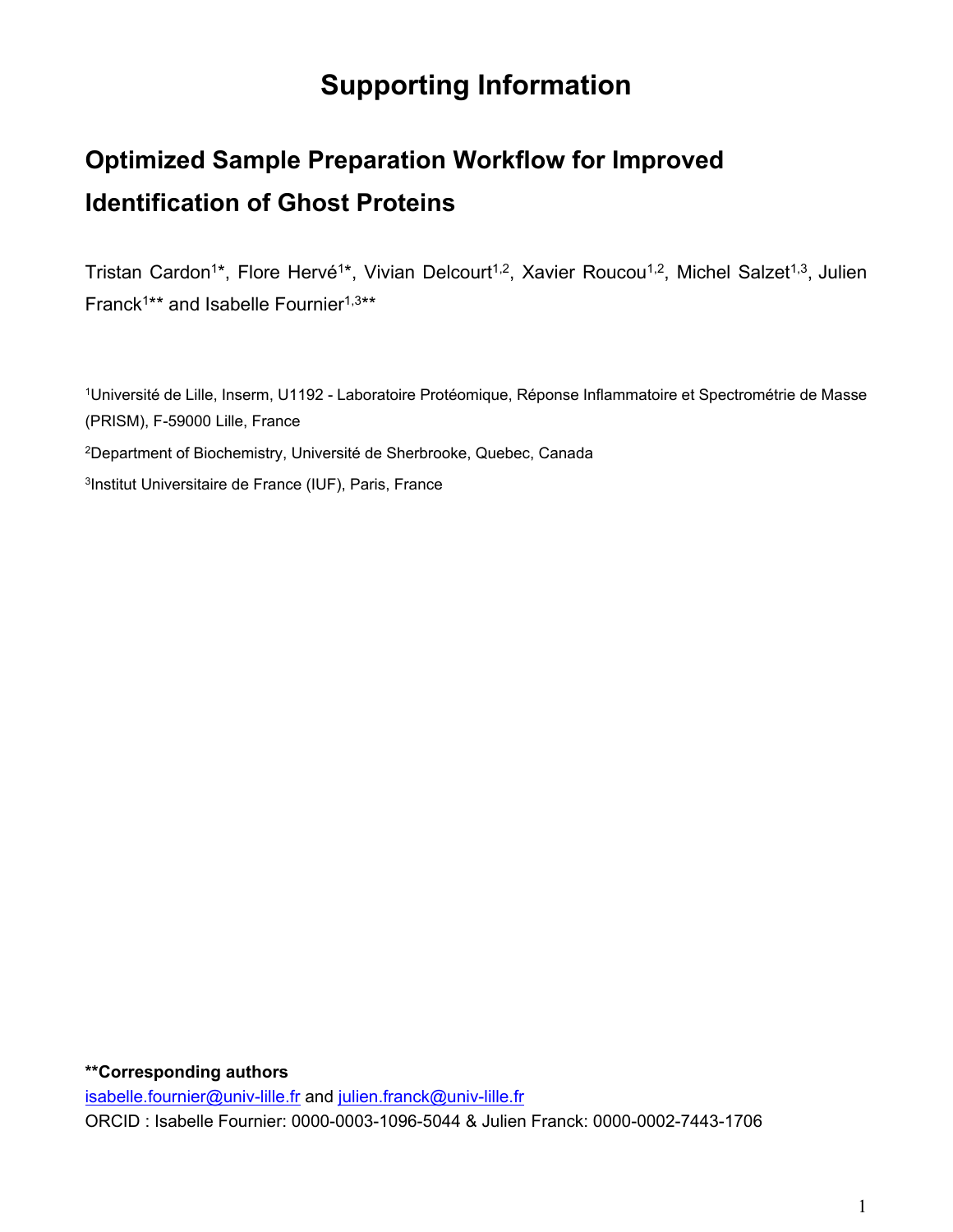#### **Supplementary Figures**



**Supplementary Figure 1**. MS<sup>2</sup> spectra of 3 AltProt identified using boiling water (BW) for extraction and acetic acid (AA) precipitation for enrichment. These AltProts were identified based on a unique peptide. **A)** IP\_592880 (KTCTTVTFTQVNSEDKGALAK) **B)** IP\_572421 (VSDTVIESYNATLSVHQLVENTDETYCIDNEALYDICFR) and **C)** IP\_774870 (NFAFVQYVNER).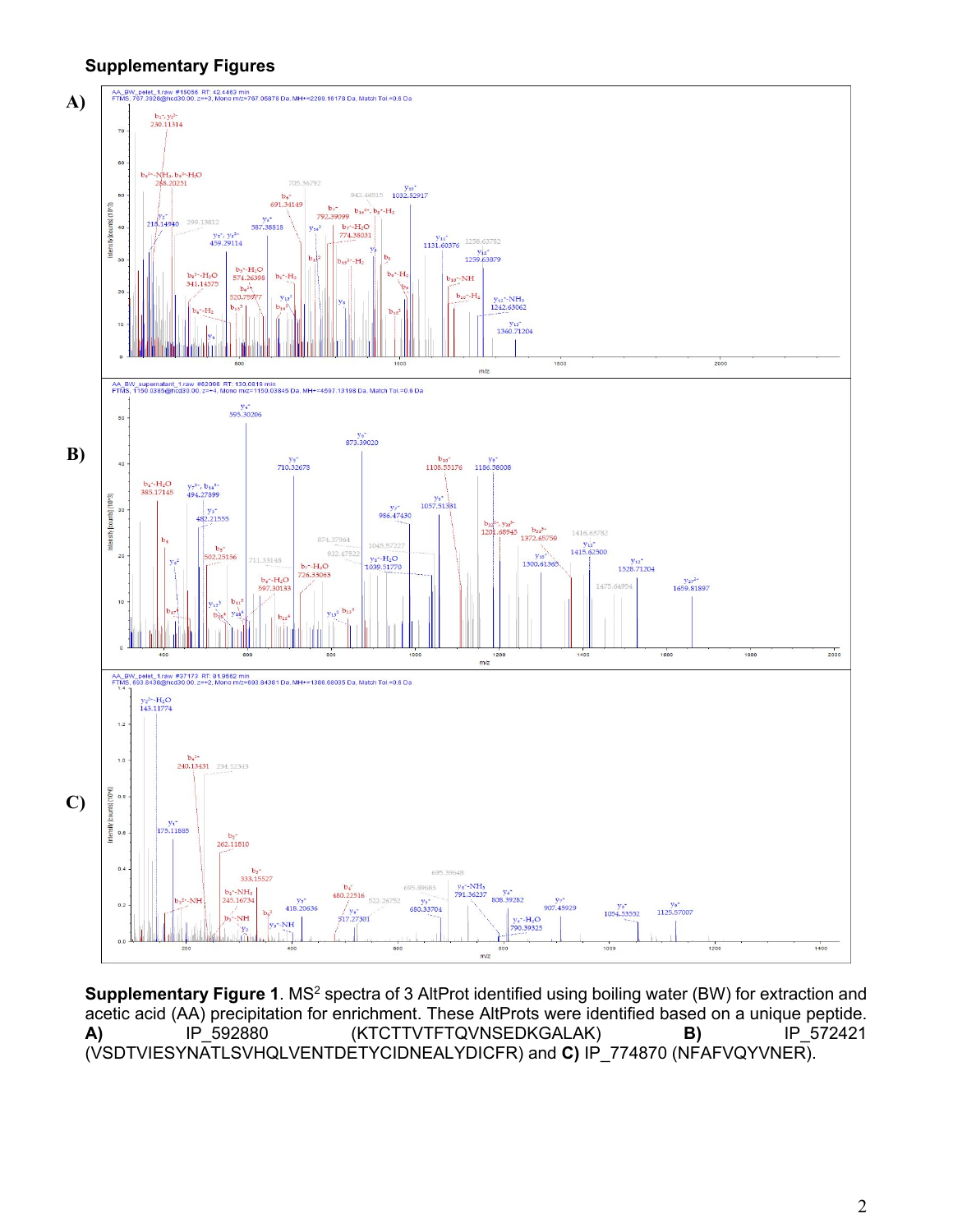

**Supplementary Figure 2.** Distribution in molecular weight (MW) of the AltProts according to the 4 extractions methods. No fractionation was performed post-extraction.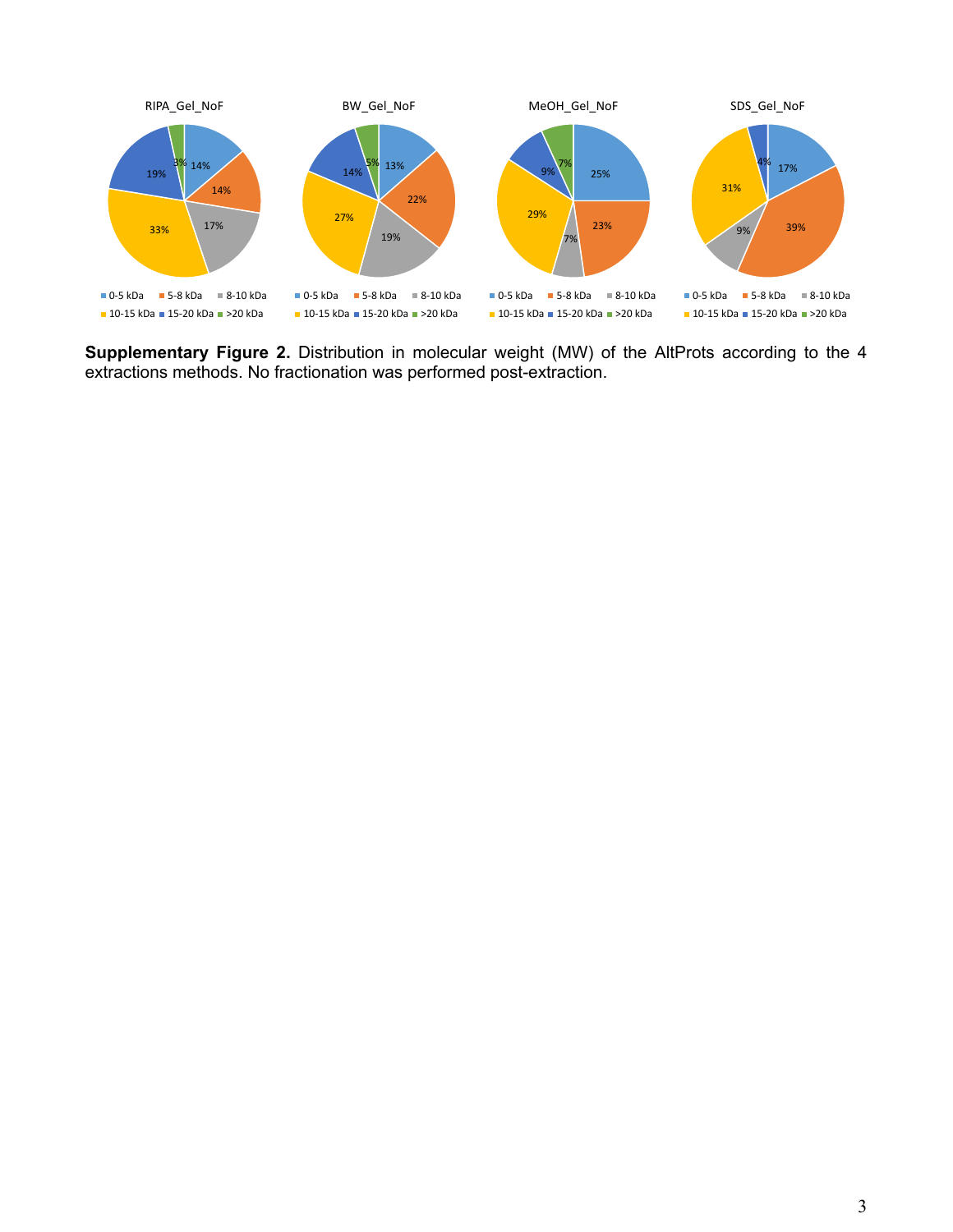### **Supplementary Tables:**

| extraction  | A<br>enrichment | <b>Mean ratio</b><br>RefProts <<br>15kDa/RefProts                                                                                                                                                                | <b>Associated Mean</b><br><b>Standard deviation</b> |  |  |
|-------------|-----------------|------------------------------------------------------------------------------------------------------------------------------------------------------------------------------------------------------------------|-----------------------------------------------------|--|--|
|             | <b>NoF</b>      | 2.94                                                                                                                                                                                                             | 0.19                                                |  |  |
|             | Gel             | 8.23                                                                                                                                                                                                             | 0.43                                                |  |  |
| <b>RIPA</b> | AA              | 2.74                                                                                                                                                                                                             | 0.25                                                |  |  |
|             | <b>TCA</b>      | 6.79                                                                                                                                                                                                             | 0.71                                                |  |  |
|             | <b>NoF</b>      | 9.51                                                                                                                                                                                                             | 0.35                                                |  |  |
|             | Gel             | 7.37                                                                                                                                                                                                             | 0.16                                                |  |  |
| <b>MS</b>   | AA              | 2.86                                                                                                                                                                                                             | 0.20                                                |  |  |
|             | <b>TCA</b>      | $(\%)$<br>4.68<br>4.35<br>4.07<br>2.83<br>7.42<br><b>Mean ratio</b><br>AltProts ≤15 kDa /RefProts<br>$(\%)$<br>7.81<br>9.03<br>75.39<br>7.20<br>6.91<br>21.72<br>71.54<br>6.51<br>3.89<br>6.86<br>38.10<br>10.72 | 1.29                                                |  |  |
|             | <b>NoF</b>      |                                                                                                                                                                                                                  | 0.86                                                |  |  |
| <b>NeOH</b> | Gel             |                                                                                                                                                                                                                  | 1.83                                                |  |  |
|             | <b>NoF</b>      |                                                                                                                                                                                                                  | 1.50                                                |  |  |
| <b>SDS</b>  | Gel             |                                                                                                                                                                                                                  | 0.67                                                |  |  |
|             |                 |                                                                                                                                                                                                                  |                                                     |  |  |
|             |                 |                                                                                                                                                                                                                  |                                                     |  |  |
| extraction  | enrichment      |                                                                                                                                                                                                                  | <b>Associated Mean</b><br><b>Standard deviation</b> |  |  |
|             | <b>NoF</b>      |                                                                                                                                                                                                                  | 0.85                                                |  |  |
|             | B<br>Gel<br>AA  |                                                                                                                                                                                                                  | 0.84                                                |  |  |
| <b>RIPA</b> |                 |                                                                                                                                                                                                                  | 16.41                                               |  |  |
|             | <b>TCA</b>      |                                                                                                                                                                                                                  | 0.51                                                |  |  |
|             | <b>NoF</b>      |                                                                                                                                                                                                                  | 4.92                                                |  |  |
|             | Gel             |                                                                                                                                                                                                                  | 0.63                                                |  |  |
| <b>BW</b>   | AA              |                                                                                                                                                                                                                  | 3.92                                                |  |  |
|             | <b>TCA</b>      |                                                                                                                                                                                                                  | 4.36                                                |  |  |
|             | <b>NoF</b>      |                                                                                                                                                                                                                  | 2.59                                                |  |  |
| <b>MeOH</b> | Gel             |                                                                                                                                                                                                                  | 1.68                                                |  |  |
| <b>SDS</b>  | <b>NoF</b>      |                                                                                                                                                                                                                  | 41.27                                               |  |  |

**Supplementary Table 1.** Ratio of low MW (≤ 15 kDa) to the total proteins. **(A)** For the RefProfs (≤15 kDa RefProts /Total RefProts) and **(B)** for the AltProts (≤15 kDa AltProts/total RefProts).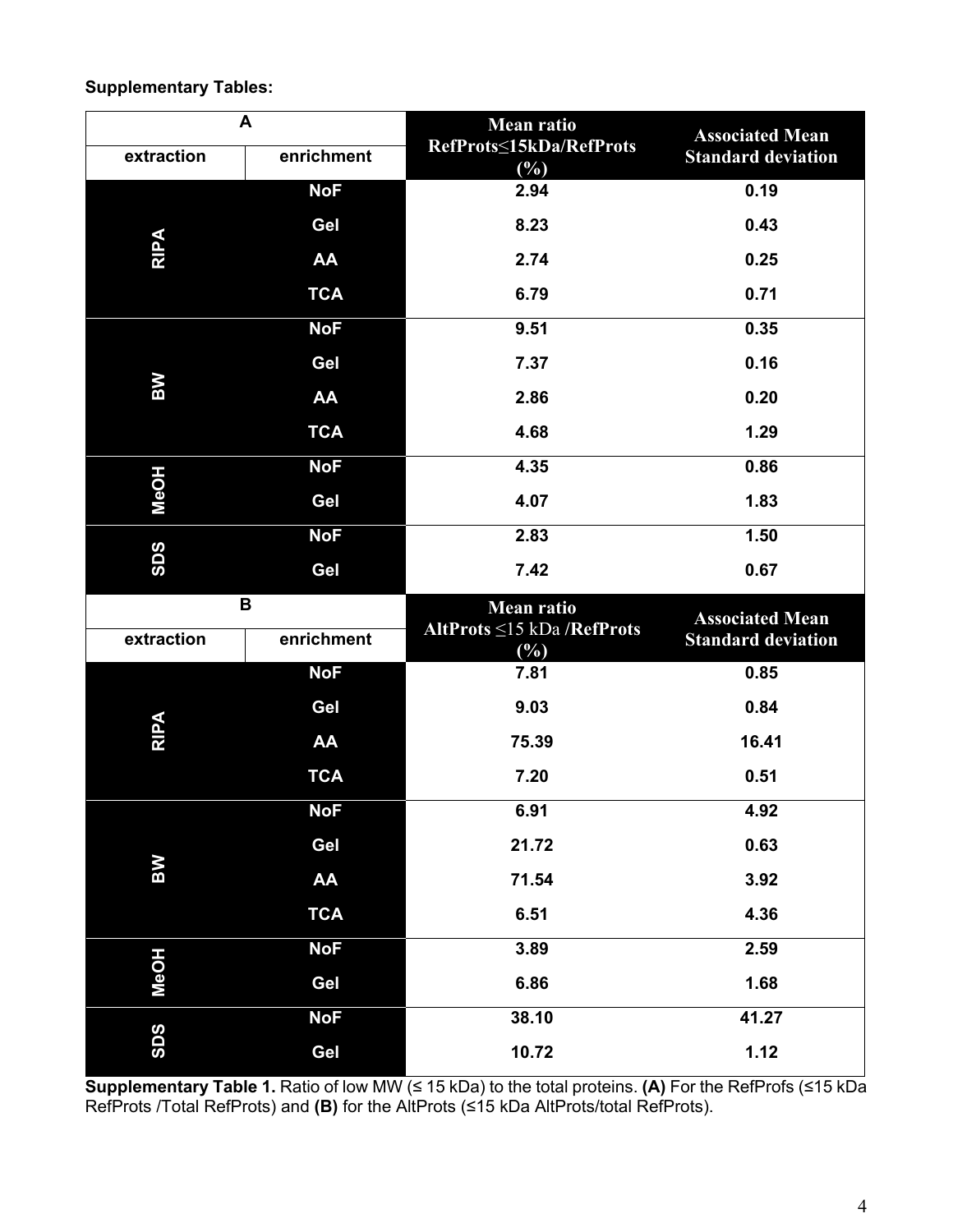| <b>Extraction</b> | <b>Enrichment</b> | <b>AltProts/RefProts</b><br>mean (%)         | <b>Mean standard</b><br>deviation (%) |
|-------------------|-------------------|----------------------------------------------|---------------------------------------|
|                   | <b>NoF</b>        | 0,22                                         | 0,02                                  |
|                   | Gel               | 0,80                                         | 0,03                                  |
| <b>RIPA</b>       | AA                | 1,08                                         | 0,14                                  |
|                   | <b>TCA</b>        | 0,67<br>0,81                                 | 0,03                                  |
|                   | <b>NoF</b>        |                                              | 0,59                                  |
|                   | Gel               | 1,85                                         | 0,02                                  |
| ВW                | AA                | 1,23                                         | 0, 10                                 |
|                   | <b>TCA</b>        | 0,22                                         | 0,08                                  |
|                   | C <sub>18</sub>   | 0,30                                         | 0,01                                  |
|                   | <b>NoF</b>        | 0,22                                         | 0,15                                  |
| <b>MeOH</b>       | Gel               | 0,45<br>0,05<br>0,29<br>0,25<br>1,03<br>0,21 |                                       |
|                   | <b>NoF</b>        |                                              |                                       |
| <b>SDS</b>        | Gel               |                                              |                                       |

**Supplementary Table 2.** Ratio of the number of identified AltProts to the number of identified RefProts for the 4 different extractions (RIPA, BW, MeOH, SDS) and different enrichments. As indicated the experiments were conducted in triplicates ( $n = 3$ , SD).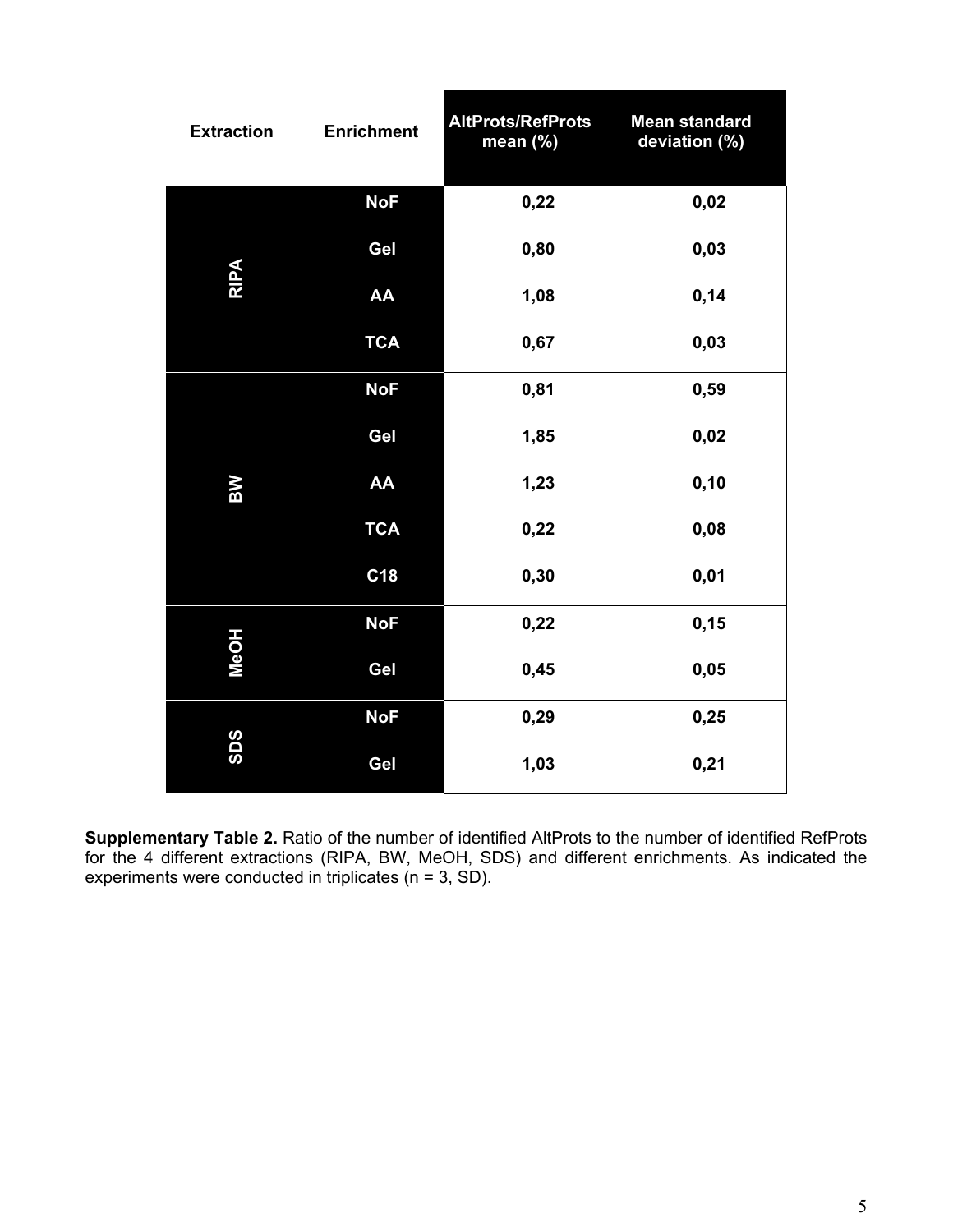| <b>Extraction</b> | <b>Enrichment</b> | mean (%) | <b>Mean standard</b><br>deviation (%) |
|-------------------|-------------------|----------|---------------------------------------|
|                   | <b>NoF</b>        | 9,23     | 1,42                                  |
|                   | Gel               | 8,37     | 2,85                                  |
| <b>RIPA</b>       | AA                | 11,24    | 4,47                                  |
|                   | <b>TCA</b>        | $9,19*$  | 1,87                                  |
|                   | <b>NoF</b>        | 11,20    | 0,64                                  |
|                   | Gel               | 7,91     | 1,16                                  |
| <b>NS</b>         | AA                | 10,57    | 1,71                                  |
|                   | <b>TCA</b>        | 15,88    | 2,82                                  |
|                   | C18               | 7,79     | 1,91                                  |
|                   | <b>NoF</b>        | 18,48    | 6,02                                  |
| <b>MeOH</b>       | Gel               | 28,91*   | 9,77                                  |
|                   | <b>NoF</b>        | $8,30*$  | 1,07                                  |
| <b>SDS</b>        | Gel               | 11,80    | 0,58                                  |

**Supplementary Table 3.** Variation in the identified RefProts for the different extractions and enrichment methods. Variation are calculated as the ratio of the number of specific proteins identified to the number of shared proteins in percentage for the triplicates (\* n=2).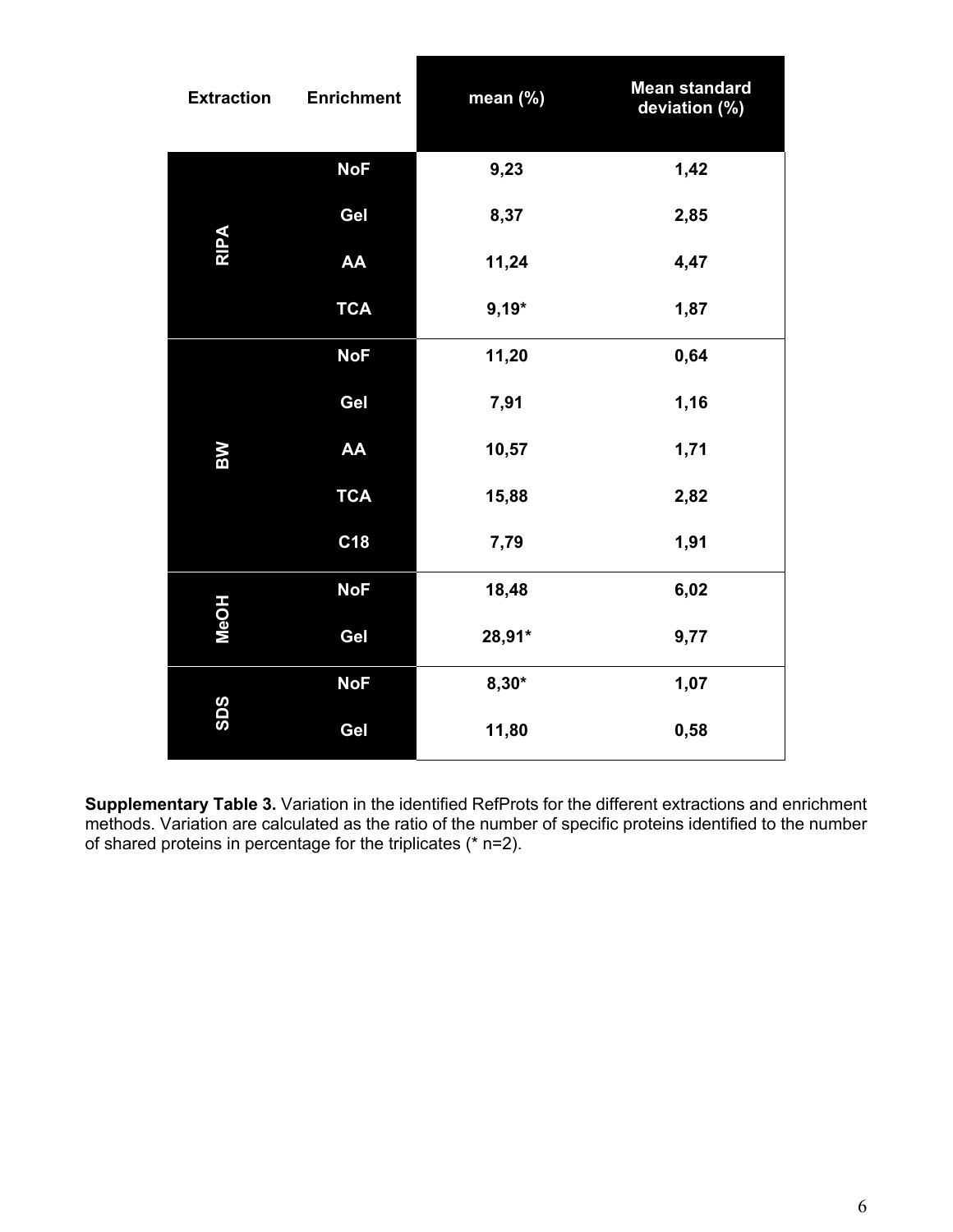| protein<br>accession | protein<br>length<br>(a.a.) | molecular<br>weight<br>(kDa) | isoelectric<br>point | gene symbol             | type                    |                         | AA_BW AA_RIPA Gel_BW    |                         | Gel_MeOH    | Gel_RIPA                |             |                         | Gel_SDS TCA_BW TCA_RIPA |
|----------------------|-----------------------------|------------------------------|----------------------|-------------------------|-------------------------|-------------------------|-------------------------|-------------------------|-------------|-------------------------|-------------|-------------------------|-------------------------|
| IP_587085            | 148                         | 16,62                        | 11,73                | RP11-475C16.1           | ncRNA                   | $\mathbf X$             | $\mathbf X$             | $\mathbf X$             | $\mathbf X$ | $\mathbf X$             | $\mathbf X$ | $\mathbf X$             | $\mathbf X$             |
| IP_595471            | 204                         | 24,17                        | 12,13                | RPL15P3                 | ncRNA                   | $\mathbf X$             | $\mathbf X$             | $\mathbf X$             | $\mathbf X$ | $\mathbf X$             |             | $\mathbf X$             | $\mathbf X$             |
| IP_759887            | 254                         | 28,85                        | 7,2                  | RP11-<br>490H24.5       | ncRNA                   | $\mathbf X$             | $\mathbf X$             | $\mathbf X$             |             | $\mathbf X$             | $\mathbf X$ | $\mathbf X$             | $\mathbf X$             |
| IP_591792            | 153                         | 17,24                        | 4,62                 | $\operatorname{ACTBPS}$ | ncRNA                   | $\mathbf X$             | $\overline{\mathbf{X}}$ | $\overline{\mathbf{X}}$ |             | $\overline{\mathbf{X}}$ | $\mathbf X$ | $\mathbf X$             | $\overline{\mathbf{X}}$ |
| IP_746392            | 266                         | 30,11                        | 11,44                | RPL7AP6                 | ncRNA                   | $\mathbf X$             |                         | $\mathbf X$             |             | $\mathbf X$             | $\mathbf X$ | $\mathbf X$             | $\mathbf X$             |
| IP_781237            | 145                         | 17,27                        | 11,11                | RPL26P30                | ncRNA                   | $\overline{\mathbf{X}}$ | $\overline{\mathbf{X}}$ | $\mathbf X$             |             |                         | $\mathbf X$ | $\overline{\mathbf{X}}$ | $\overline{\mathbf{X}}$ |
| IP_584395            | 160                         | 18,59                        | 11,17                | RPL21P75                | ncRNA                   | $\mathbf X$             | $\mathbf X$             | $\mathbf X$             |             | $\mathbf X$             | $\mathbf X$ |                         | $\mathbf X$             |
| IP_734708            | $71\,$                      | 7,77                         | 6,48                 | RP11-24M17.3            | ncRNA                   | $\mathbf X$             | $\mathbf X$             | $\mathbf X$             |             | $\mathbf X$             |             |                         | $\mathbf X$             |
| IP_592880            | $\overline{90}$             | 10,1                         | 10,08                | RP3-486D24.1            | ncRNA                   | $\mathbf X$             | $\overline{\mathbf{X}}$ | $\overline{\mathbf{X}}$ |             | $\mathbf X$             | $\mathbf X$ |                         |                         |
| IP_736003            | 264                         | 29,97                        | 10,47                | RPS3AP6                 | $n$ c $\overline{RN}$ A | $\mathbf X$             | $\bar{\mathbf{X}}$      |                         |             |                         |             | $\mathbf X$             | $\mathbf X$             |
| IP_688853            | 58                          | 6,26                         | 7,51                 | RP11-15H20.6            | ncRNA                   |                         |                         | $\mathbf X$             | $\mathbf X$ | $\mathbf X$             | $\mathbf X$ |                         |                         |
| IP_637160            | 255                         | 28,4                         | 9,5                  | $RP11-$<br>395L14.17    | ncRNA                   | $\mathbf X$             |                         |                         |             |                         |             | $\mathbf X$             | $\mathbf X$             |
| IP_602798            | 92                          | 10,25                        | 6,79                 | RP11-<br>509M23.1       | ncRNA                   |                         | $\mathbf X$             | $\mathbf X$             |             |                         |             |                         | $\mathbf{X}$            |
| IP_572421            | 229                         | 25,27                        | 4,43                 | TUBBP1                  | ncRNA                   | $\mathbf X$             | $\overline{\mathbf{X}}$ |                         |             |                         |             |                         | $\mathbf X$             |
| IP_559683            | 115                         | 13,04                        | 11,63                | GS1-184P14.2            | ncRNA                   | $\mathbf X$             | $\overline{\mathbf{X}}$ |                         |             |                         |             |                         | $\mathbf X$             |
| IP_613138            | 44                          | 5,06                         | 4,72                 | TMSB4XP8                | ncRNA                   |                         |                         |                         |             | $\mathbf X$             | $\mathbf X$ | $\mathbf X$             |                         |
| IP_592855            | 165                         | 17,99                        | 7,41                 | PPIAP9                  | ncRNA                   |                         |                         | $\mathbf X$             |             | $\mathbf X$             | $\mathbf X$ |                         |                         |
| IP_662403            | 141                         | 15,58                        | 4,28                 | NPM1P19                 | ncRNA                   |                         |                         | $\mathbf{X}$            |             | $\mathbf X$             | $\mathbf X$ |                         |                         |
| IP_556680            | 58                          | 6,62                         | 10,39                | USMG5P1                 | $ncRNA$                 |                         |                         | $\mathbf X$             |             | $\mathbf X$             | $\mathbf X$ |                         |                         |
| IP_603809            | 189                         | 20,68                        | 10,41                | RP11-79P5.10            | ncRNA                   |                         |                         | $\mathbf X$             |             | $\mathbf X$             | $\mathbf X$ |                         |                         |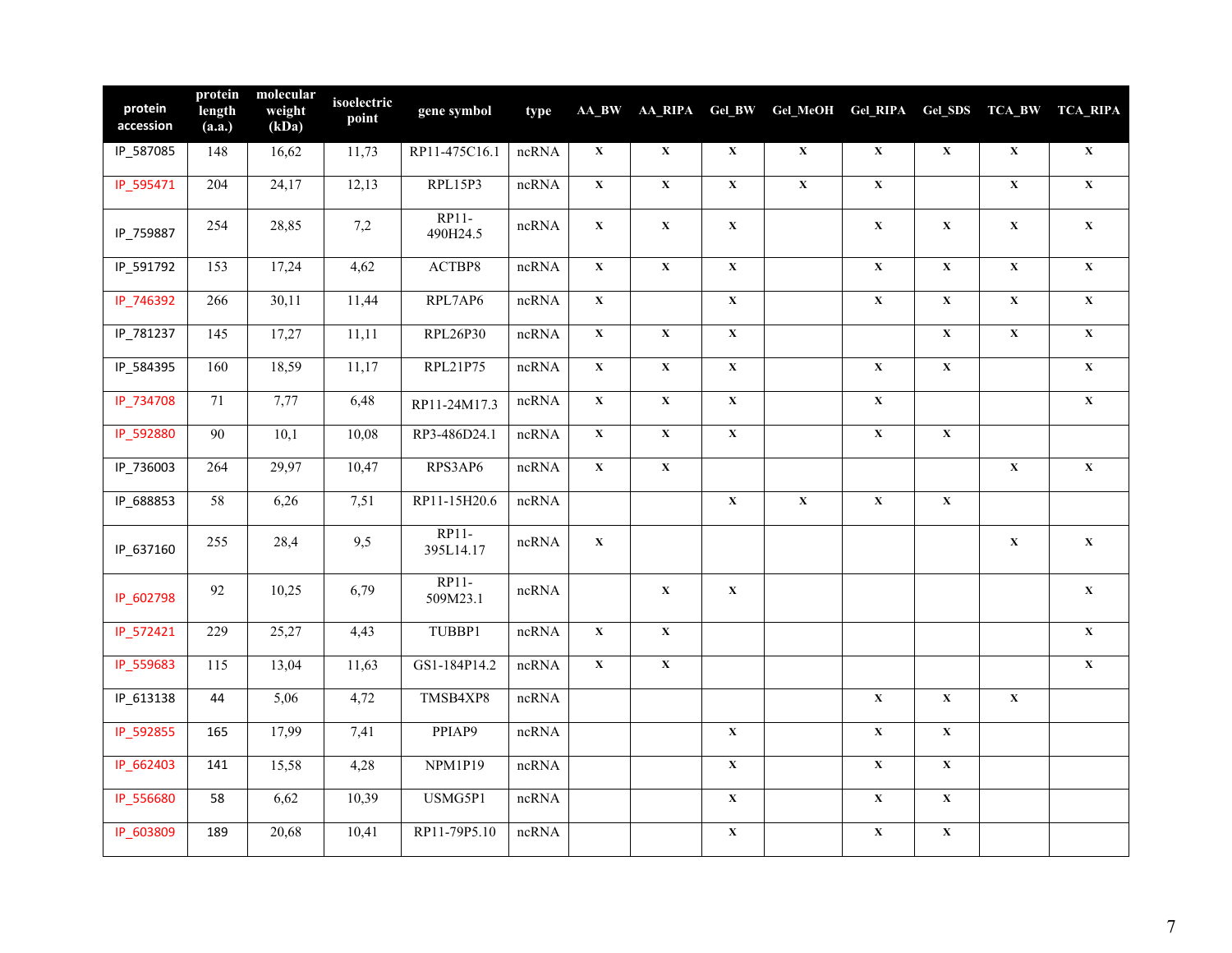| IP_691726 | 74  | 8,32  | 10,53 | CTC-398G3.1             | $ncRNA$ |                |                         | $\mathbf X$             | $\mathbf X$             | $\mathbf X$             |                         |
|-----------|-----|-------|-------|-------------------------|---------|----------------|-------------------------|-------------------------|-------------------------|-------------------------|-------------------------|
| IP_624545 | 108 | 12,55 | 10,57 | AC092798.2              | ncRNA   |                |                         | $\overline{\mathbf{X}}$ | $\overline{\mathbf{X}}$ | $\overline{\mathbf{X}}$ |                         |
| IP_723386 | 88  | 10,2  | 10,98 | RPL18P13                | ncRNA   |                |                         | $\overline{\mathbf{X}}$ | $\overline{\mathbf{X}}$ | $\overline{\mathbf{X}}$ |                         |
| IP_565092 | 115 | 13,02 | 11,35 | RPS26P3                 | ncRNA   |                |                         | $\mathbf X$             | $\mathbf X$             | $\overline{\mathbf{X}}$ |                         |
| IP_557390 | 109 | 12,26 | 6,77  | RP5-878I13.1            | ncRNA   | $\mathbf X$    | $\mathbf{X}$            |                         | $\overline{\mathbf{X}}$ |                         |                         |
| IP_565117 | 92  | 10,68 | 8,46  | SNRPEP2                 | ncRNA   | $\mathbf X$    | $\mathbf X$             |                         | $\mathbf X$             |                         |                         |
| IP_641478 | 101 | 11,42 | 7,67  | HNRNPA1P66              | ncRNA   |                |                         |                         |                         | $\overline{\mathbf{X}}$ | $\mathbf X$             |
| IP_592933 | 64  | 7,11  | 10,33 | BTF3P7                  | ncRNA   |                |                         | $\mathbf X$             |                         |                         | $\overline{\mathbf{X}}$ |
| IP_670480 | 76  | 8,43  | 9,49  | HNRNPA1P68              | ncRNA   | $\mathbf X$    |                         |                         |                         |                         | $\overline{\mathbf{X}}$ |
| IP_612504 | 136 | 15,23 | 11,61 | H3F3AP6                 | ncRNA   | $\mathbf{X}^-$ |                         |                         |                         |                         | $\overline{\mathbf{X}}$ |
| IP_648412 | 86  | 9,11  | 7,81  | ERCC3                   | ncRNA   |                |                         |                         | $\bar{\mathbf{X}}$      | $\bar{\mathbf{X}}$      |                         |
| IP_737334 | 106 | 12,03 | 9,82  | $\operatorname{ACTBP7}$ | ncRNA   |                |                         |                         | $\overline{\mathbf{X}}$ | $\overline{\mathbf{X}}$ |                         |
| IP_556923 | 142 | 16,18 | 11,25 | H3F3AP5                 | $ncRNA$ |                |                         |                         | $\overline{\mathbf{X}}$ | $\overline{\mathbf{X}}$ |                         |
| IP_593099 | 225 | 24,94 | 4,31  | TUBB2BP1                | $ncRNA$ |                |                         | $\mathbf X$             |                         | $\mathbf X$             |                         |
| IP_595290 | 130 | 14,48 | 8,68  | ASS1P1                  | ncRNA   |                |                         | $\mathbf X$             |                         | $\mathbf X$             |                         |
| IP_709935 | 222 | 23,77 | 9,41  | UBE2SP1                 | ncRNA   |                |                         | $\overline{\mathbf{X}}$ |                         | $\overline{\mathbf{X}}$ |                         |
| IP_634654 | 129 | 15,44 | 10,88 | AC009302.2              | $ncRNA$ |                | $\overline{\mathbf{X}}$ |                         | $\overline{\mathbf{X}}$ |                         |                         |
| IP_689114 | 394 | 44,7  | 6,33  | AC078899.1              | ncRNA   |                |                         | $\mathbf X$             | $\mathbf X$             |                         |                         |
| IP_557834 | 87  | 9,73  | 4,09  | ACTBP1                  | ncRNA   | $\mathbf X$    | $\overline{\mathbf{X}}$ |                         |                         |                         |                         |
| IP_655967 | 83  | 9,42  | 10,6  | CTA-243E7.4             | ncRNA   | $\mathbf{X}^-$ | $\overline{\mathbf{X}}$ |                         |                         |                         |                         |
| IP_612062 | 215 | 23,4  | 4,13  | NACA3P                  | ncRNA   |                |                         |                         |                         |                         | $\overline{\mathbf{X}}$ |
| IP_613753 | 74  | 8,75  | 4,53  | TUBB4BP5                | $ncRNA$ |                |                         |                         |                         |                         | $\mathbf X$             |
| IP_572422 | 212 | 24,18 | 4,64  | TUBBP1                  | $ncRNA$ |                |                         |                         |                         |                         | $\mathbf X$             |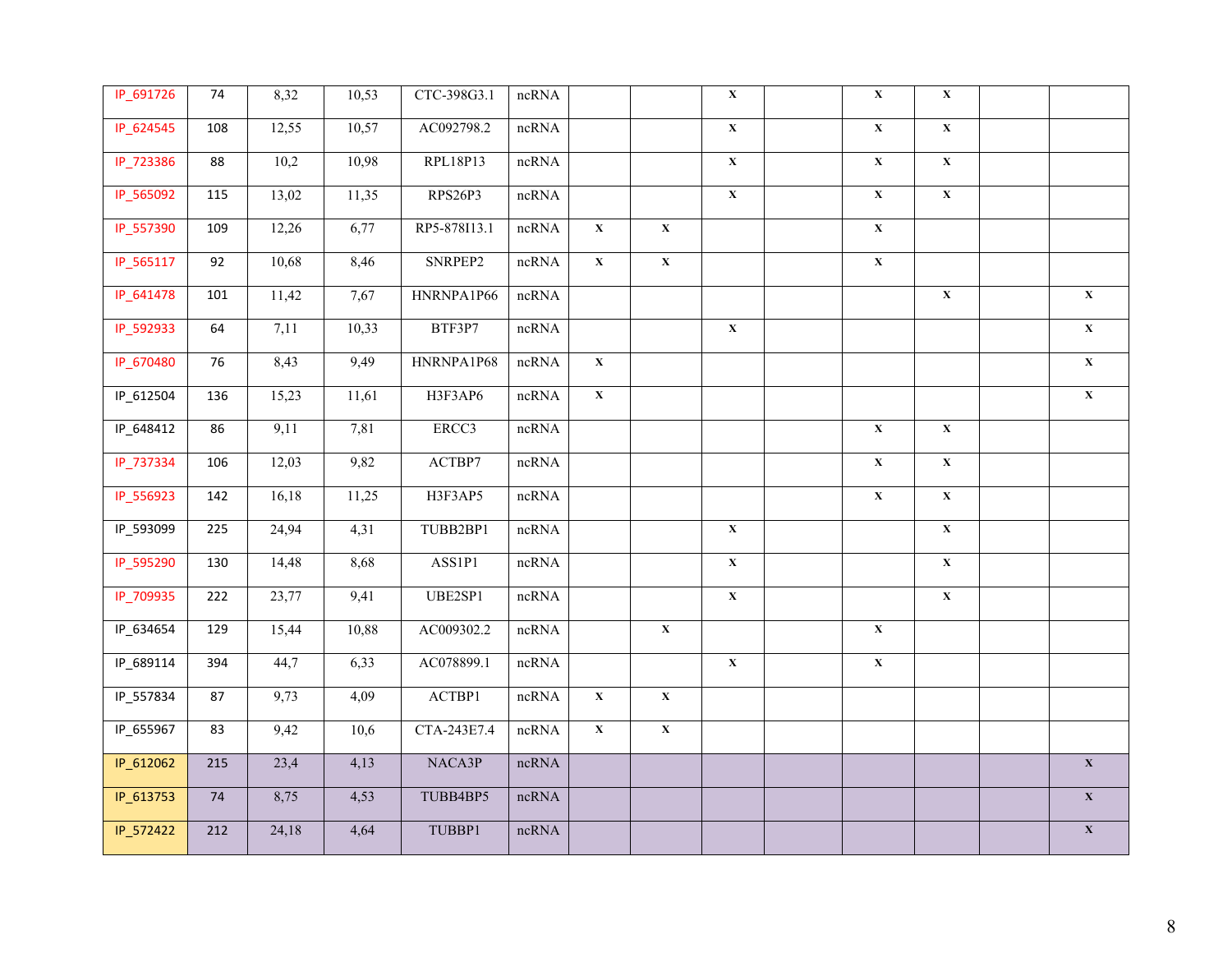| IP_673532  | 144    | 16,46           | 4,73             | EIF1AXP1                | ncRNA       |                         |             |                         |                         |                         | $\mathbf X$             |
|------------|--------|-----------------|------------------|-------------------------|-------------|-------------------------|-------------|-------------------------|-------------------------|-------------------------|-------------------------|
| IP_667681  | 160    | $\overline{18}$ | 6,23             | RP11-193H5.1            | ncRNA       |                         |             |                         |                         |                         | $\overline{\mathbf{X}}$ |
| IP_2264871 | 84     | 9,92            | 4,62             | LOC105372741            | ncRNA       |                         |             |                         |                         | $\mathbf{X}$            |                         |
| IP_776097  | 132    | 14,6            | 6,9              | RP11-864N7.2            | ncRNA       |                         |             |                         |                         | $\overline{\mathbf{X}}$ |                         |
| IP_649269  | 74     | 8,41            | 8,22             | NCOA1                   | mRNA        |                         |             |                         |                         | $\mathbf X$             |                         |
| IP_660647  | $73\,$ | 7,16            | 4,93             | UBASH3A                 | mRNA        |                         |             |                         | $\mathbf X$             |                         |                         |
| IP_671420  | 212    | 23,3            | 5,57             | PSAT1P3                 | $ncRNA$     |                         |             |                         | $\mathbf X$             |                         |                         |
| IP_737074  | 85     | 9,48            | 7,6              | EEF1A1P22               | ncRNA       |                         |             |                         | $\bar{\mathbf{X}}$      |                         |                         |
| IP_755869  | 335    | 36,71           | 8,07             | GAPDHP69                | ncRNA       |                         |             |                         | $\mathbf X$             |                         |                         |
| IP_761518  | 123    | 13,79           | $\overline{8,1}$ | RPS4XP1                 | $ncRNA$     |                         |             |                         | $\overline{\mathbf{X}}$ |                         |                         |
| IP_671464  | 249    | 26,94           | 8,21             | TPI1P1                  | ncRNA       |                         |             |                         | $\mathbf X$             |                         |                         |
| IP_765292  | 56     | 6,51            | 10,91            | RPL21P136               | $ncRNA$     |                         |             |                         | $\overline{\mathbf{X}}$ |                         |                         |
| IP_592773  | 135    | 14,92           | 9,85             | $RP11-$<br>378G13.2     | ncRNA       |                         | $\mathbf X$ |                         |                         |                         |                         |
| IP_592972  | 95     | 10,67           | 5,18             | PKMP5                   | ncRNA       | $\overline{\mathbf{X}}$ |             |                         |                         |                         |                         |
| IP_619702  | 154    | 17,24           | 3,74             | RPSAP69                 | ncRNA       |                         |             | $\mathbf X$             |                         |                         |                         |
| IP_721455  | 187    | 21,62           | 4,32             | TUBB8P7                 | ncRNA       |                         |             | $\mathbf X$             |                         |                         |                         |
| IP_602542  | 239    | 27,24           | 4,78             | RP11-274E7.2            | ncRNA       |                         |             | $\mathbf X$             |                         |                         |                         |
| IP_2390011 | 57     | 6,48            | 8,23             | LOC105372901            | ncRNA       |                         |             | $\mathbf X$             |                         |                         |                         |
| IP_774832  | 168    | 17,95           | 8,66             | GAPDHP70                | ncRNA       |                         |             | $\mathbf X$             |                         |                         |                         |
| IP_2364146 | 35     | 3,83            | 9,61             | $\overline{\text{CFI}}$ | <b>mRNA</b> |                         |             | $\mathbf X$             |                         |                         |                         |
| IP_623043  | 80     | 8,83            | 9,61             | EEF1A1P8                | ncRNA       |                         |             | $\overline{\mathbf{X}}$ |                         |                         |                         |
| IP_669889  | 100    | 11,58           | 10,47            | RP11-<br>389022.4       | ncRNA       |                         |             | $\mathbf X$             |                         |                         |                         |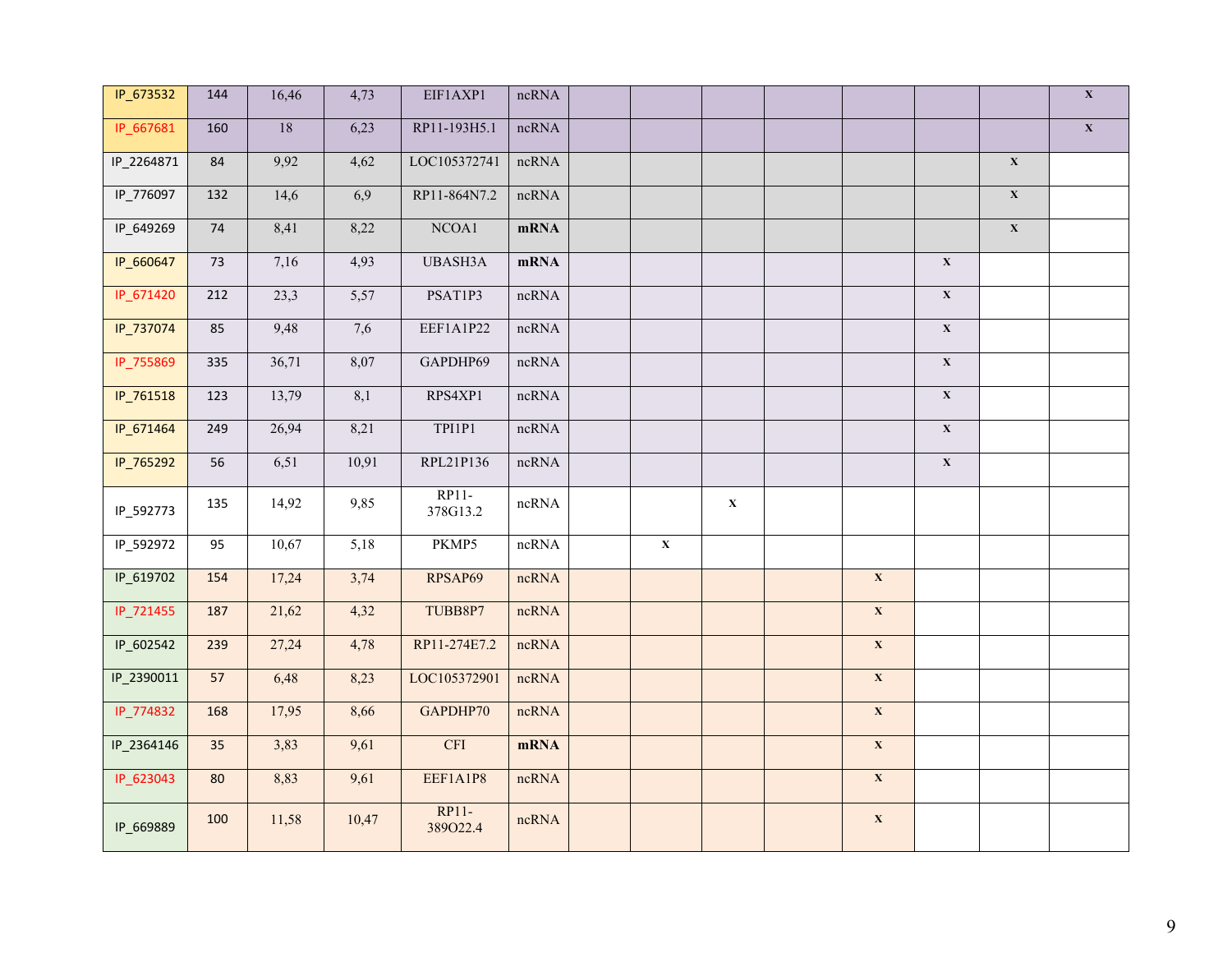| IP_639671  | 108    | 12,68          | 10,87            | RP11-416L21.1 | ncRNA   |                |                         |                         | $\overline{\mathbf{X}}$ |  |  |
|------------|--------|----------------|------------------|---------------|---------|----------------|-------------------------|-------------------------|-------------------------|--|--|
| IP_639834  | 149    | 17,59          | 10,94            | RPL7P13       | ncRNA   |                |                         |                         | $\overline{\mathbf{X}}$ |  |  |
| IP_559678  | 225    | 24,93          | 4,34             | EEF1B2P3      | ncRNA   |                |                         | $\overline{\mathbf{X}}$ |                         |  |  |
| IP_563312  | $44\,$ | 5,11           | 4,72             | TMSB4XP4      | ncRNA   |                |                         | $\mathbf X$             |                         |  |  |
| IP_755940  | 36     | 4,11           | 4,87             | HNRNPA1P30    | $ncRNA$ |                |                         | $\mathbf X$             |                         |  |  |
| IP_671453  | 306    | 34,92          | 6,64             | RP11-181C21.4 | ncRNA   |                |                         | $\mathbf X$             |                         |  |  |
| IP_789374  | 103    | 11,09          | 7,15             | GAPDHP21      | ncRNA   |                |                         | $\mathbf X$             |                         |  |  |
| IP_580245  | 131    | 14,49          | 7,44             | AC091654.7    | ncRNA   |                |                         | $\mathbf X$             |                         |  |  |
| IP_592506  | 112    | 12,48          | 8,25             | TUBBP9        | $ncRNA$ |                |                         | $\mathbf X$             |                         |  |  |
| IP_587041  | 271    | 29,39          | 8,29             | LDHAL6FP      | ncRNA   |                |                         | $\mathbf X$             |                         |  |  |
| IP_624042  | 58     | $\overline{7}$ | 10,96            | NDUFB1P1      | ncRNA   |                |                         | $\mathbf X$             |                         |  |  |
| IP_579441  | $41\,$ | 4,63           | 11,55            | EEF1GP1       | ncRNA   |                |                         | $\mathbf X$             |                         |  |  |
| IP_624921  | 50     | 5,66           | 4,19             | ACTG1P12      | ncRNA   |                | $\mathbf X$             |                         |                         |  |  |
| IP_593685  | 128    | 14,51          | 5,7              | EEF1A1P42     | ncRNA   |                | $\mathbf X$             |                         |                         |  |  |
| IP_591881  | 151    | 16,44          | 7,57             | GAPDHP63      | ncRNA   |                | $\overline{\mathbf{X}}$ |                         |                         |  |  |
| IP_590800  | 228    | 24,4           | $\overline{9,7}$ | GAPDHP72      | ncRNA   |                | $\overline{\mathbf{X}}$ |                         |                         |  |  |
| IP_641652  | 92     | 10,26          | 10,32            | RP11-33O4.2   | ncRNA   |                | $\overline{\mathbf{X}}$ |                         |                         |  |  |
| IP_623047  | 111    | 12,14          | 10,69            | EEF1A1P8      | ncRNA   |                | $\mathbf X$             |                         |                         |  |  |
| IP_622873  | 152    | 17,65          | 11,51            | RP11-234A1.1  | ncRNA   |                | $\mathbf X$             |                         |                         |  |  |
| IP_756756  | 135    | 15,15          | $\overline{5}$   | FABP5P2       | ncRNA   | $\mathbf X$    |                         |                         |                         |  |  |
| IP_2286622 | 60     | 6,67           | 8,11             | CDYL2         | mRNA    | $\mathbf X$    |                         |                         |                         |  |  |
| IP_612311  | 236    | 25,52          | 8,76             | RTN3P1        | ncRNA   | $\mathbf{X}^-$ |                         |                         |                         |  |  |
| IP_736298  | $70\,$ | 8,09           | 9,01             | LINC01579     | ncRNA   | $\mathbf X$    |                         |                         |                         |  |  |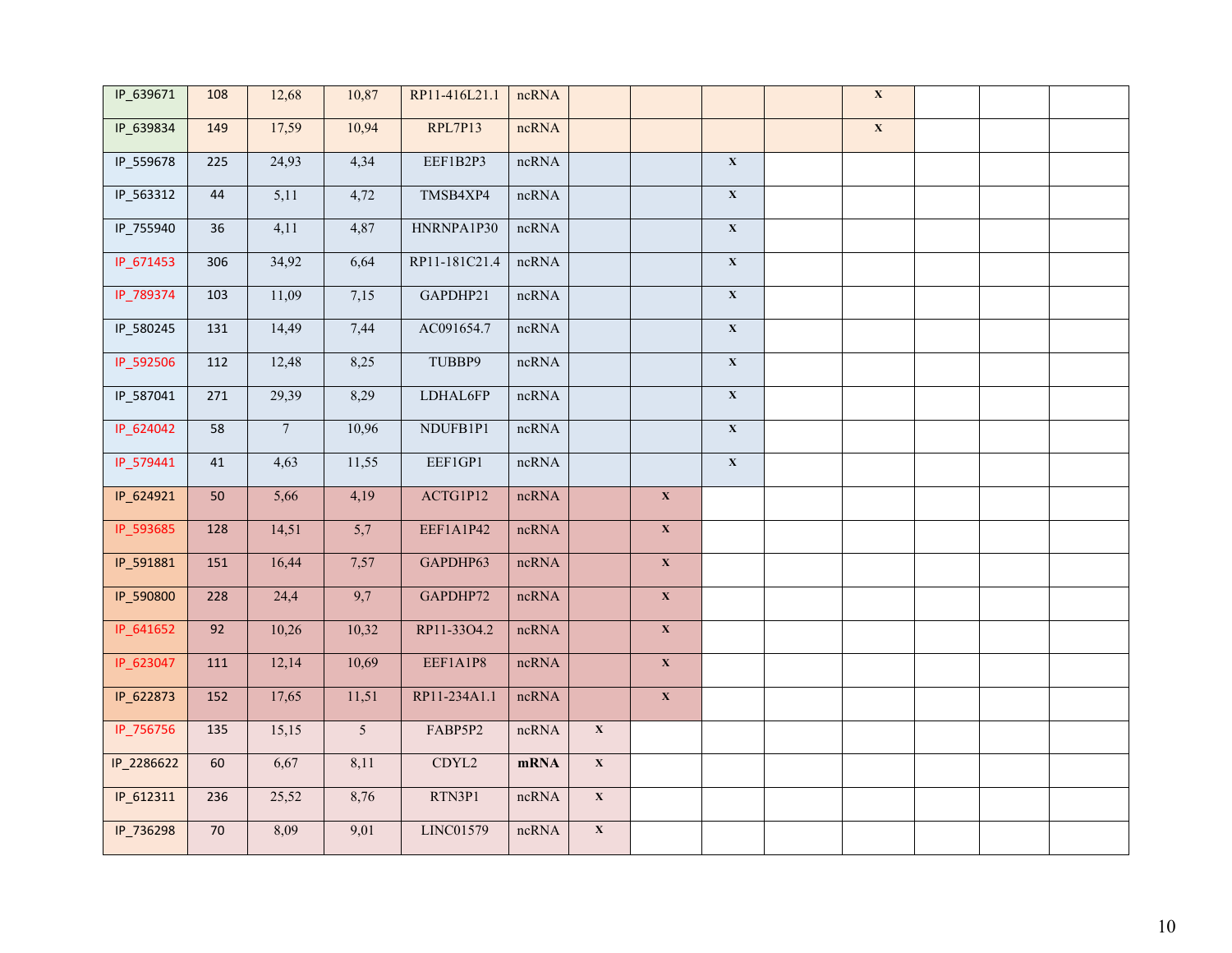| IP 173179<br>$\overline{\phantom{a}}$ | 82 | $ -$<br>$\Omega$<br>ノコンム | 1105<br>11.02 | NAA35 | mRNA | $-1$<br>$\cdots$ |  |  |  |  |  |  |  |
|---------------------------------------|----|--------------------------|---------------|-------|------|------------------|--|--|--|--|--|--|--|
|---------------------------------------|----|--------------------------|---------------|-------|------|------------------|--|--|--|--|--|--|--|

**Supplementary Table 4.** List of AltProts identified in the experiments. Red font accession numbers correspond to AltProts identified in each of the three replicates and black font those which were identified in two of the three replicates according the different extraction and enrichment methods (as indicated in the headers of the columns). Colored rows indicate AltProts that were detected for a single extraction/enrichment method.